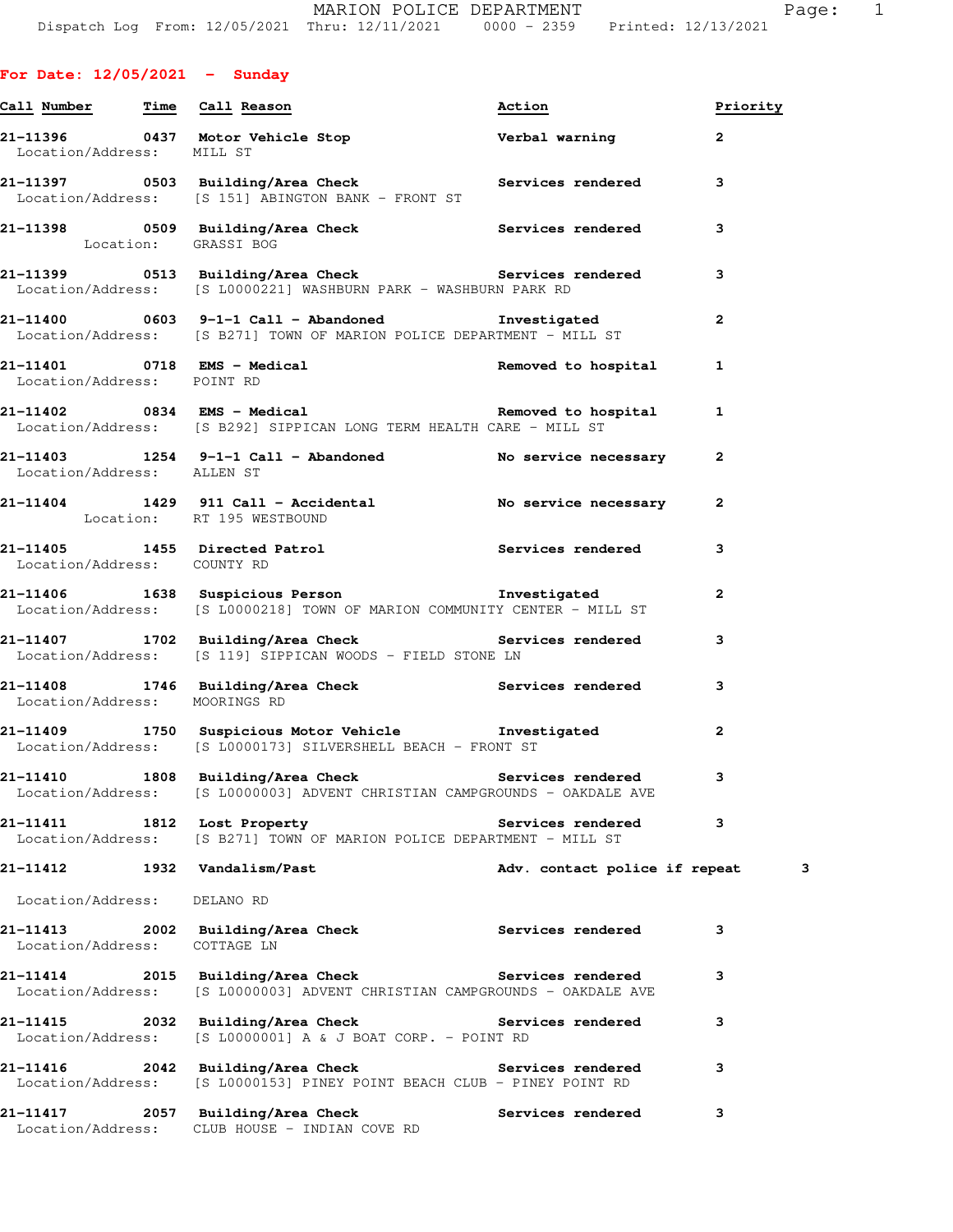|                             | 21-11418 2057 Building/Area Check Services rendered<br>Location/Address: [S L0000155] PLANTING ISLAND CAUSEWAY - PLANTING ISLAND RD |                          | 3            |
|-----------------------------|-------------------------------------------------------------------------------------------------------------------------------------|--------------------------|--------------|
|                             | 21-11419 2111 Building/Area Check<br>Location/Address: MARION CENTER - FRONT ST                                                     | Services rendered        | 3            |
|                             | 21-11420 2146 EMS - Medical and Removed to hospital<br>Location/Address: MOORINGS RD                                                |                          | 1            |
|                             | 21-11421 2301 Building/Area Check Services rendered<br>Location/Address: MAGNOLIA CRANBERRY - FRONT ST                              |                          | 3            |
|                             | 21-11422 2307 Building/Area Check Services rendered<br>Location/Address: [S L0000074] HILLER DODGE - MILL ST                        |                          | 3            |
|                             | For Date: $12/06/2021$ - Monday                                                                                                     |                          |              |
|                             | Location/Address: COVE'S END RD                                                                                                     |                          | 1            |
|                             | 21-11424 0116 Building/Area Check <b>Services</b> rendered<br>Location/Address: [S 137] TRI TOWN MOTORS - WAREHAM RD                |                          | 3            |
|                             | 21-11425 		 0122 Building/Area Check 		 Services rendered<br>Location/Address: [S L0000040] CUMBERLAND FARMS (SOUTH) - WAREHAM RD   |                          | 3            |
|                             | Location/Address: MARCONI LN                                                                                                        | Report assigned          | 1            |
|                             | 21-11427 0801 Motor Vehicle Stop <b>1988</b> Verbal warning<br>Location/Address: [S L0000108] MARION ANIMAL HOSPITAL - WAREHAM RD   |                          | 2            |
|                             | 21-11428 0908 Building/Area Check <b>The Investigated</b><br>Location/Address: [S L0000040] CUMBERLAND FARMS (SOUTH) - WAREHAM RD   |                          | 3            |
|                             | 21-11429 0914 Directed Patrol<br>Location/Address: POINT RD + BARROS DR                                                             | Investigated             | 3            |
|                             | 21-11430 1019 Directed Patrol<br>Location/Address: MOORINGS RD                                                                      | Services rendered        | 3            |
| Location/Address: COUNTY RD | 21-11431 1040 Directed Patrol                                                                                                       | Services rendered        | 3            |
|                             | 21-11432 1049 Burglar Alarm<br>Location/Address: HAMMETT'S COVE DR                                                                  | <b>Services rendered</b> | 2            |
|                             | 21-11433 1254 EMS - Medical<br>Location/Address: [S L0000173] SILVERSHELL BEACH - FRONT ST                                          | Services rendered        | $\mathbf{1}$ |
| Location/Address: POINT RD  | $21-11434$ 1315 Fire - Brush/Grass                                                                                                  | Services rendered        | 1            |
|                             | 21-11435 1701 Motor Vehicle Stop<br>Location/Address: WAREHAM RD + CREEK RD                                                         | Verbal warning           | $\mathbf{2}$ |
| Location/Address: POINT RD  | 21-11436 1709 Road Hazard                                                                                                           | <b>Services rendered</b> | 3            |
|                             | 21-11437   1919   Fire - Smoke Investigation   Investigated   Location/Address: HERMITAGE RD                                        |                          | 1            |
|                             | 21-11438 2000 Assist/Other Police Department Services rendered<br>Location/Address: JUST OVER MATTAPOISETT LINE - ROUTE 195 WEST    |                          | $\mathbf{2}$ |
|                             | 21-11439 2138 Building/Area Check Services rendered<br>Location/Address: [S 118] MARION VILLAGE ESTATES - VILLAGE DR                |                          | 3            |
|                             | 21-11440 2209 Motor Vehicle Stop                                                                                                    | Report assigned          | 2            |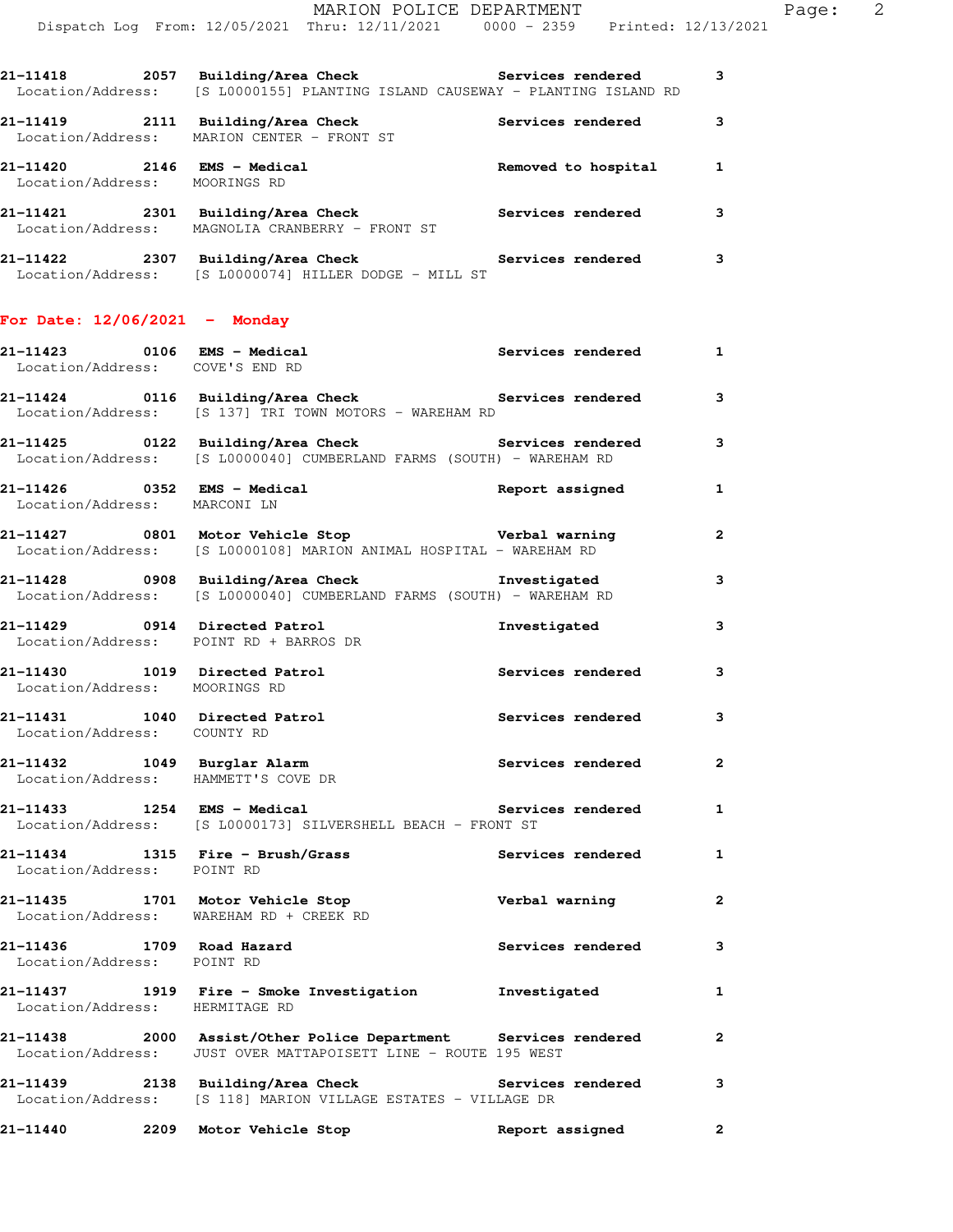## **For Date: 12/07/2021 - Tuesday**

|                                                                       | Location/Address: [S L0000182] SIPPICAN SCHOOL BASEBALL FIELD - PARK ST                                                       |                          | 3                       |
|-----------------------------------------------------------------------|-------------------------------------------------------------------------------------------------------------------------------|--------------------------|-------------------------|
|                                                                       | 21-11442 0445 Building/Area Check Services rendered<br>Location/Address: [S L0000128] MARION SOCIAL CLUB - PUMPING STATION RD |                          | 3                       |
|                                                                       | 21-11443 0450 Building/Area Check <b>Investigated</b><br>Location/Address: [S L0000173] SILVERSHELL BEACH - FRONT ST          |                          | 3                       |
| Location/Address: CONVERSE RD                                         | 21-11444 0452 Directed Patrol                                                                                                 | Investigated             | 3                       |
|                                                                       | 21-11445 0453 Building/Area Check Services rendered<br>Location/Address: [S 36] EAST OVER RESERVATION - COUNTY RD             |                          | 3                       |
|                                                                       | Location/Address: [S 118] MARION VILLAGE ESTATES - VILLAGE DR                                                                 |                          | 3                       |
|                                                                       | 21-11447 0530 Building/Area Check Services rendered<br>Location/Address: [S 137] TRI TOWN MOTORS - WAREHAM RD                 |                          | 3                       |
|                                                                       | 21-11448      0535  Building/Area Check          Services rendered<br>Location/Address: [S L0000074] HILLER DODGE - MILL ST   |                          | 3                       |
| Location/Address: PLEASANT ST                                         | 21-11449 0807 Suspicious Activity <b>120 Services</b> rendered                                                                |                          | $\mathbf{2}$            |
|                                                                       | 21-11450 1000 Waterways Area Patrol Services rendered<br>Location/Address: [S L0000151] OLD LANDING WHARF - FRONT ST          |                          | $\mathbf{3}$            |
|                                                                       | 21-11451 1005 EMS - Medical 1005 Removed to hospital<br>Location/Address: [S L0000064] GRAINGER POTTERY - MILL ST             |                          | $\mathbf{1}$            |
| 21-11452 1008 EMS - Medical                                           | Location/Address: [S B292] SIPPICAN LONG TERM HEALTH CARE - MILL ST                                                           | Removed to hospital 1    |                         |
| Location/Address: [S 145] VILLAGE DR                                  | $21-11453$ 1013 EMS - Medical Removed to hospital Removed to hospital Removed to hospital                                     |                          | $\mathbf{1}$            |
| 21-11454 1015 Motor Vehicle Stop                                      | Location/Address: POINT RD + WAREHAM RD                                                                                       | Citation issued          | $\overline{2}$          |
|                                                                       | 21-11455 1032 Fraud 100 Report assigned<br>Location/Address: [S B271] TOWN OF MARION POLICE DEPARTMENT - MILL ST              |                          | 3                       |
| Location/Address: BLACKHALL CT                                        | 21-11456 1117 Building/Area Check Services rendered                                                                           |                          | $\overline{\mathbf{3}}$ |
| 21-11457 1124 General Service<br>Location/Address: PLANTING ISLAND RD |                                                                                                                               | <b>Services rendered</b> | 3                       |
| 1220 Fraud<br>21-11458                                                | Location/Address: [S B271] TOWN OF MARION POLICE DEPARTMENT - MILL ST                                                         | Report assigned          | 3                       |
| 21-11459 1317 Fraud                                                   | Location/Address: [S B271] TOWN OF MARION POLICE DEPARTMENT - MILL ST                                                         | Report assigned          | 3                       |
| Location: 195 EAST                                                    | 21-11460    1409    MVC - Hit & Run/Property                                                                                  | Services rendered        | $\mathbf{2}$            |
| 21-11461 1442 Animal Complaint<br>Location/Address: BRIGG'S TER       |                                                                                                                               | <b>Services rendered</b> | 3                       |
| 21-11462                                                              | 1555 Assist/Other Police Department Mo service necessary 2<br>Location/Address: [S3] SWIFTS BEACH RD - QUASUET AVE            |                          |                         |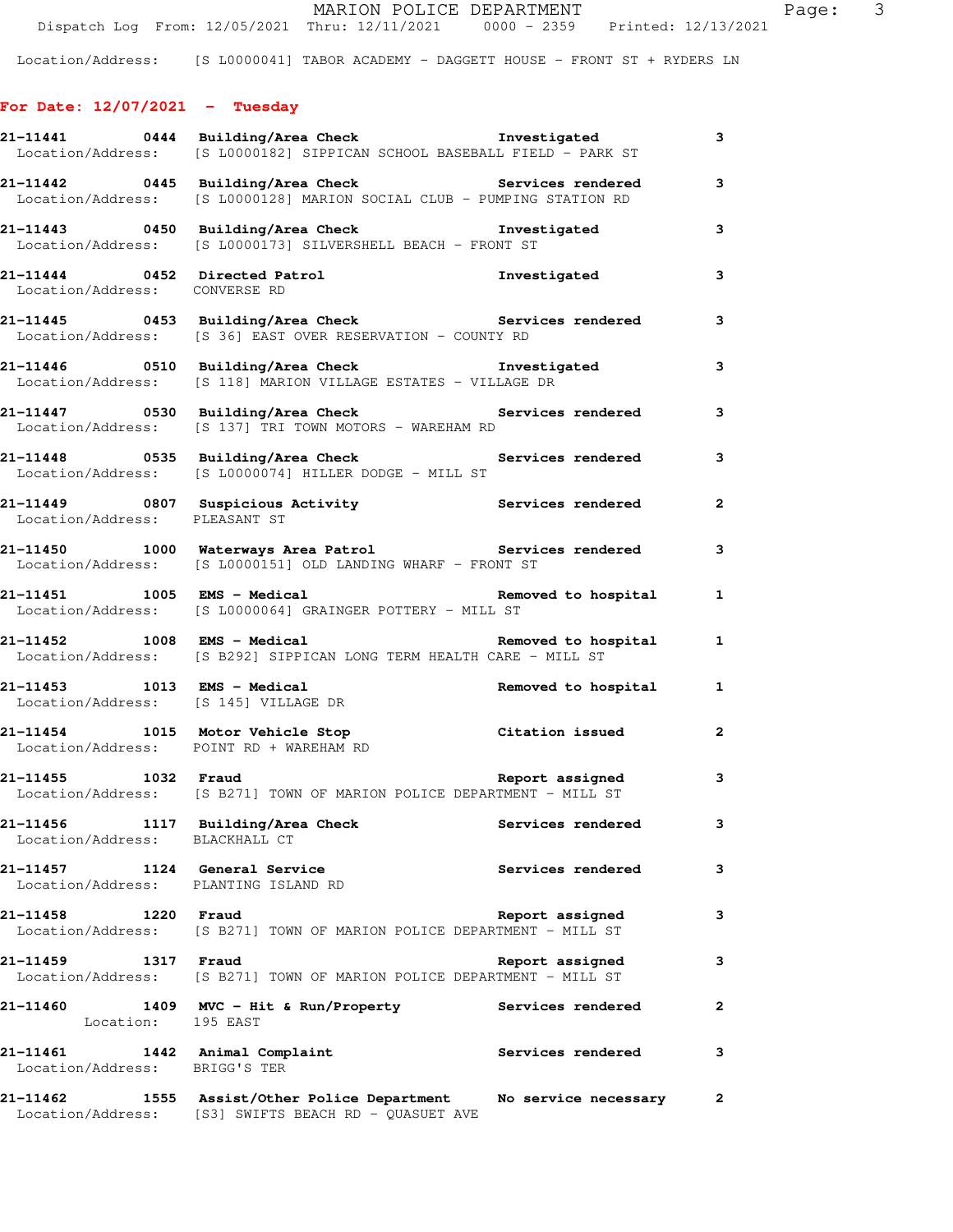|                                                           | Dispatch Log From: 12/05/2021 Thru: 12/11/2021 0000 - 2359 Printed: 12/13/2021                                                             |                   |                |
|-----------------------------------------------------------|--------------------------------------------------------------------------------------------------------------------------------------------|-------------------|----------------|
| Location/Address: VILLAGE DR                              | 21-11463 1635 Paper Service Netter Report assigned                                                                                         |                   | 3              |
|                                                           | 21-11464 1715 EMS - Mutual Aid Contract Services rendered 1<br>Location/Address: [S2] BENJAMINE DR                                         |                   |                |
|                                                           | 21-11465 1734 Building/Area Check Services rendered<br>Location/Address: [S L0000173] SILVERSHELL BEACH - FRONT ST                         |                   | 3              |
| Location/Address: POINT RD                                | 21-11466 1805 Motor Vehicle Stop Nerbal warning                                                                                            |                   | $\overline{2}$ |
|                                                           | 21-11467 1913 Fraud 1913 adv. contact police if repeat                                                                                     |                   | 3              |
|                                                           | Location/Address: [S B512] LITTLE NECK VILLAGE - WAREHAM RD                                                                                |                   |                |
|                                                           | 21-11468 2040 Building/Area Check Services rendered<br>Location/Address: [S L0000155] PLANTING ISLAND CAUSEWAY - PLANTING ISLAND RD        |                   | 3              |
|                                                           | 21-11469 2046 Building/Area Check Services rendered<br>Location/Address: [S L0000218] TOWN OF MARION COMMUNITY CENTER - MILL ST            |                   | 3              |
| Location/Address: REBECCA DR                              | 21-11470 2201 Building/Area Check Services rendered                                                                                        |                   | 3              |
|                                                           | 21-11471 2208 Building/Area Check Services rendered 3<br>Location/Address: [S L0000230] TOWN OF MARION WING'S COVE BOAT RAMP - DELANO RD   |                   |                |
| Location/Address: BAY RD                                  | 21-11472 2228 Building/Area Check Services rendered                                                                                        |                   | 3              |
| Location/Address: [S3] JUPITER CIR                        | 21-11473 2300 EMS - Mutual Aid<br>- 2300 EMS - Mutual Aid No service necessary 1                                                           |                   |                |
| For Date: $12/08/2021$ - Wednesday                        |                                                                                                                                            |                   |                |
|                                                           | 21-11474      0036  Building/Area Check          Services rendered<br>Location/Address: [S L0000061] GILDA'S STONE ROOSTER - WAREHAM RD    |                   | 3              |
|                                                           | 21-11475 0036 Building/Area Check <b>Services</b> rendered 3<br>Location/Address: [S L0000082] ISLAND WHARF MARINE - ISLAND WHARF RD       |                   |                |
|                                                           | 21-11476      0041  Building/Area Check          Services rendered<br>Location/Address: [S L0000173] SILVERSHELL BEACH - FRONT ST          |                   |                |
|                                                           | 21-11477 0044 Building/Area Check Services rendered<br>Location/Address: [S L0000155] PLANTING ISLAND CAUSEWAY - PLANTING ISLAND RD        |                   | 3              |
|                                                           | 21-11478 0056 Building/Area Check the Services rendered<br>Location/Address: [S L0000088] KITTANSETT CLUB - POINT RD                       |                   | 3              |
| 21-11479 0216 Disturbance<br>Location/Address: ICHABOD LN |                                                                                                                                            | Investigated      | 1              |
|                                                           | 21-11480      0233  Building/Area Check          Services rendered<br>Location/Address: [S L0000040] CUMBERLAND FARMS (SOUTH) - WAREHAM RD |                   | 3              |
|                                                           | 21-11481 0234 Building/Area Check Services rendered<br>Location/Address: [S 57] EASTERN BANK - FRONT ST                                    |                   | 3              |
|                                                           | 21-11482 		 0248 Building/Area Check 		 Services rendered<br>Location/Address: [S L0000173] SILVERSHELL BEACH - FRONT ST                   |                   | 3              |
| Location/Address: WATER ST                                | 21-11483 0249 Building/Area Check Services rendered                                                                                        |                   | 3              |
|                                                           | 21-11484      0258  Building/Area Check          Services rendered<br>Location/Address: [S L0000216] CHILDRENS ACADEMY - COUNTY RD         |                   | 3              |
| 21-11485                                                  | 0444 Building/Area Check                                                                                                                   | Services rendered | 3              |

MARION POLICE DEPARTMENT Fage: 4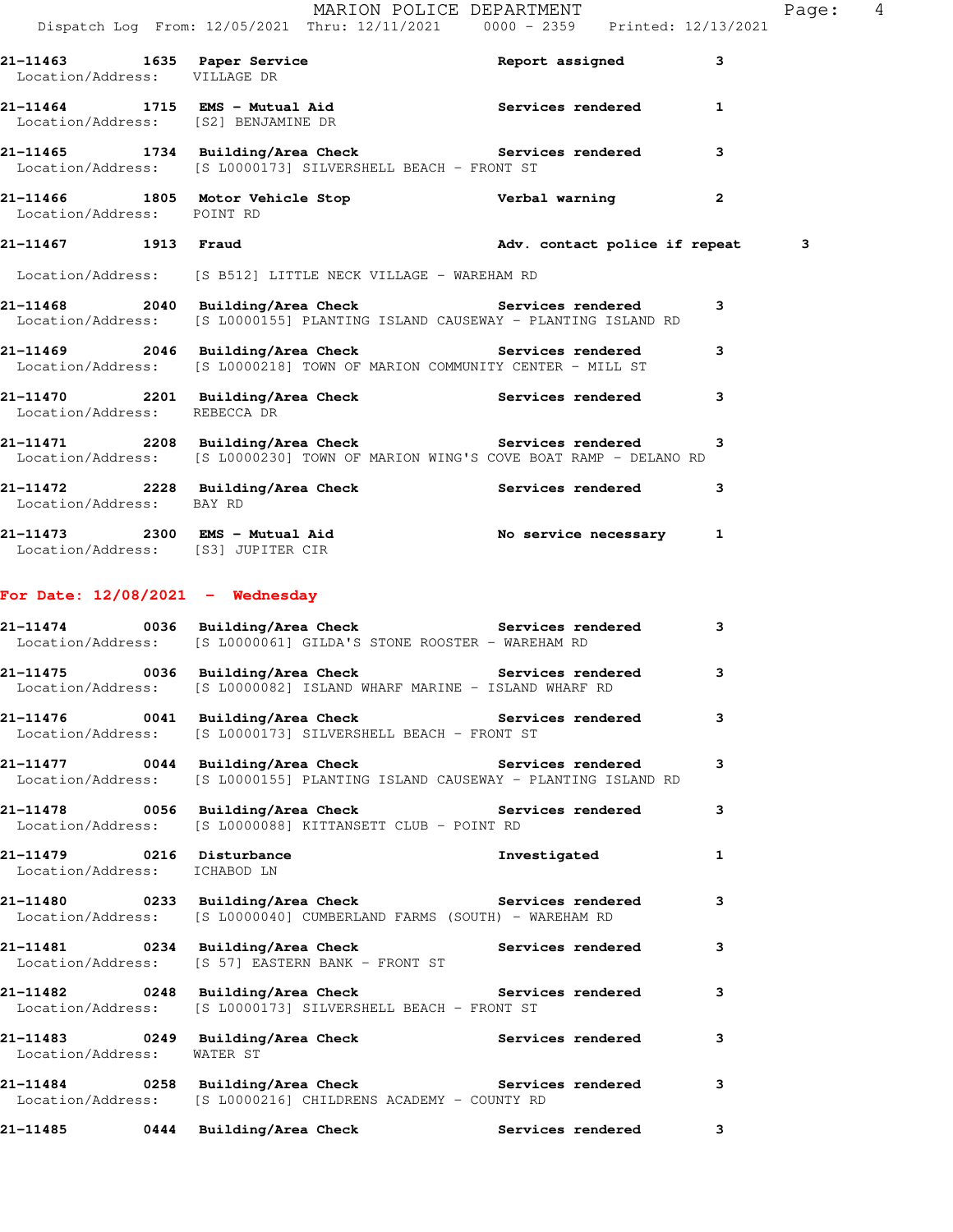|                                                               | Dispatch Log From: 12/05/2021 Thru: 12/11/2021 0000 - 2359 Printed: 12/13/2021                                          | MARION POLICE DEPARTMENT |              | Page: | $5^{\circ}$ |
|---------------------------------------------------------------|-------------------------------------------------------------------------------------------------------------------------|--------------------------|--------------|-------|-------------|
|                                                               |                                                                                                                         |                          |              |       |             |
|                                                               | Location/Address: [S L0000221] WASHBURN PARK - WASHBURN PARK RD                                                         |                          |              |       |             |
| Location/Address: ICHABOD LN                                  | 21-11486 0557 Officer Wanted Services rendered 2<br>Icentian (Address: ICHAROD IN                                       |                          |              |       |             |
|                                                               | 21-11487 1023 Building/Area Check 1nvestigated<br>Location/Address: [S L0000040] CUMBERLAND FARMS (SOUTH) - WAREHAM RD  |                          | 3            |       |             |
|                                                               | 21-11488 1046 Follow Up Investigation 1nvestigated 3<br>Location/Address: [S B512] LITTLE NECK VILLAGE - WAREHAM RD     |                          |              |       |             |
| Location/Address: DELANO RD                                   | 21-11489 1128 911 Call - Accidental Montangued Investigated                                                             |                          | $\mathbf{2}$ |       |             |
| Location/Address: COUNTY RD                                   | 21-11490 1146 Directed Patrol <b>120 Services</b> rendered 3                                                            |                          |              |       |             |
|                                                               | Location/Address: [S L0000218] TOWN OF MARION COMMUNITY CENTER - MILL ST                                                |                          | 3            |       |             |
|                                                               | 1 11492 1212 EMS - Medical Removed to hospital 1<br>Location/Address: [S B292] SIPPICAN LONG TERM HEALTH CARE - MILL ST |                          |              |       |             |
|                                                               | 21-11493 1227 Animal Complaint<br>Location/Address: [S KB1] MANSFIELD AVE <b>Services rendered</b> 3                    |                          |              |       |             |
|                                                               | Location/Address: [S 127] COOPERTIVE PRODUCTS GROUP HOME - MILL ST                                                      |                          |              |       |             |
|                                                               | 21-11495 1338 Directed Patrol 111495 1338 Directed Patrol 21-11495 1338 2011<br>Location/Address: POINT RD + BARROS DR  |                          |              |       |             |
| Location/Address: POINT RD                                    | 21-11496 1417 Directed Patrol <b>120 Services</b> rendered                                                              |                          | 3            |       |             |
|                                                               | 21-11497 1442 EMS - Medical Network Services rendered 1<br>Location/Address: [S B512] LITTLE NECK VILLAGE - WAREHAM RD  |                          |              |       |             |
|                                                               | 21-11498 1445 Building/Area Check 5ervices rendered 3<br>Location/Address: [S L0000173] SILVERSHELL BEACH - FRONT ST    |                          |              |       |             |
| Location/Address: POINT RD                                    | 21-11499 1509 Assist/Other Police Department Investigated                                                               |                          | $\mathbf{2}$ |       |             |
|                                                               | 21-11500 1514 MVC - Property<br>Location/Address: CONVERSE RD + ZORA RD                                                 | Report assigned          | 2            |       |             |
| Location/Address: ROUTE 195 WEST                              | 21-11501 1609 MVC - Property                                                                                            | Investigated             | $\mathbf{2}$ |       |             |
| Location/Address: [S 116] MAIN ST                             | 21-11502 1753 Suspicious Person                                                                                         | Investigated             | 2            |       |             |
| 21-11503 1830 General Service<br>Location/Address: VILLAGE DR |                                                                                                                         | Investigated             | 3            |       |             |
| 21-11504 2036 Burglar Alarm                                   | Location/Address: [S 57] EASTERN BANK - FRONT ST                                                                        | Investigated             | 2            |       |             |
| $21-11505$ 2039 D.M.V.<br>Location/Address: ROUTE 195 EAST    |                                                                                                                         | Investigated             | 3            |       |             |
|                                                               | 21-11506 2102 Building/Area Check Services rendered<br>Location/Address: [S L0000221] WASHBURN PARK - WASHBURN PARK RD  |                          | 3            |       |             |
|                                                               | 21-11507 2144 Building/Area Check Services rendered<br>Location/Address: [S L0000074] HILLER DODGE - MILL ST            |                          | 3            |       |             |
| Location/Address: OLDE KNOLL RD                               | 21-11508 2156 Gunshots Reported                                                                                         | Investigated             | 2            |       |             |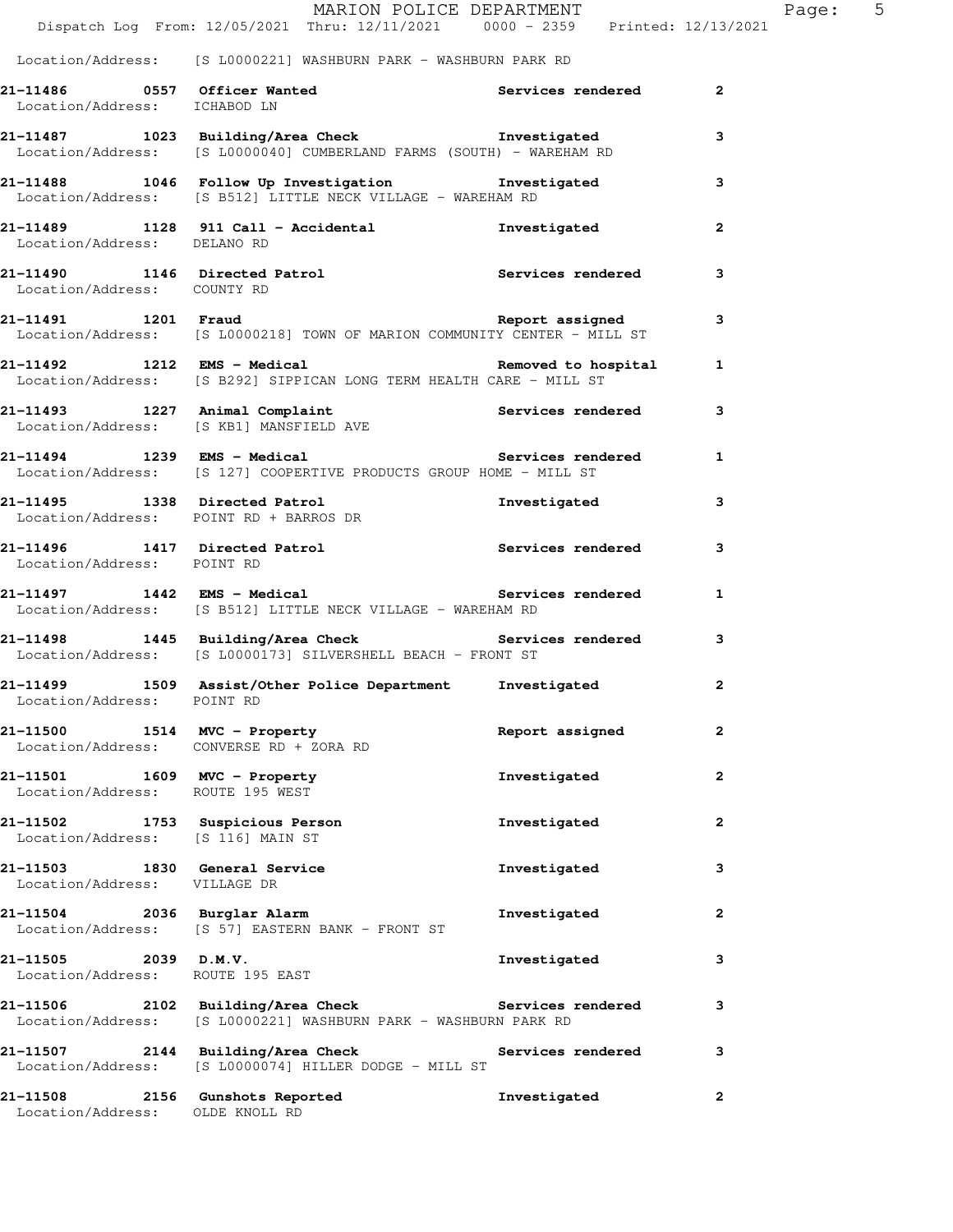**21-11510 0102 Building/Area Check Services rendered 3** 

Location/Address: [S L0000225] WELL'S SERVICE STATION - WAREHAM RD

**For Date: 12/09/2021 - Thursday**

21-11511 0104 Building/Area Check **Services rendered** 3 Location/Address: [S L0000221] WASHBURN PARK - WASHBURN PARK RD **21-11512 0110 Building/Area Check Services rendered 3**  Location/Address: [S L0000216] CHILDRENS ACADEMY - COUNTY RD **21-11513 0123 Building/Area Check Services rendered 3**  Location/Address: WAREHAM RD **21-11514 0132 Building/Area Check Services rendered 3**  Location/Address: [S 118] MARION VILLAGE ESTATES - VILLAGE DR **21-11515 0142 Building/Area Check Services rendered 3**  Location/Address: [S L0000173] SILVERSHELL BEACH - FRONT ST **21-11516 0145 Building/Area Check Services rendered 3**  Location/Address: [S 36] EAST OVER RESERVATION - COUNTY RD **21-11518 0212 Assist/Other Police Department Services rendered 2**  Location/Address: [S2] SEASONS CORNER MARKET - COUNTY RD **21-11517 0245 Building/Area Check Services rendered 3**  Location/Address: [S L0000027] CAPTAIN HADLEY HOUSE - FRONT ST **21-11519 0321 Building/Area Check Services rendered 3**  Location/Address: [S L0000061] GILDA'S STONE ROOSTER - WAREHAM RD **21-11520 0647 Directed Patrol Services rendered 3**  Location/Address: [S 131] FIELDSTONE FARM MARKET - MILL ST **21-11521 0700 Motor Vehicle Stop Verbal warning 2**  Location/Address: MILL ST + SPARROW LN **21-11522 0742 General Service Services rendered 3**  Location/Address: COUNTY RD **21-11523 0834 Directed Patrol Services rendered 3**  Location/Address: [S B392] SIPPICAN SCHOOL - SPRING ST **21-11524 0842 EMS - Medical Removed to hospital 1**  Location/Address: [S B392] SIPPICAN SCHOOL - SPRING ST **21-11525 0911 Health/Welfare Services rendered 3**  Location/Address: POINT RD **21-11526 0933 Building/Area Check Services rendered 3**  Location/Address: SIPPICAN WOODS - FIELD STONE LN **21-11527 0957 Directed Patrol Services rendered 3**  Location/Address: POINT RD + BARROS DR **21-11528 1013 Fire - Gas Leak Investigated 1**  Location/Address: HAMMETT'S COVE DR **21-11529 1019 Motor Vehicle Stop Verbal warning 2**  Location/Address: WAREHAM RD + POINT RD **21-11530 1150 Suspicious Activity Investigated 2**  Location/Address: [S L0000129] MARION SPORTS SHOP - FRONT ST **21-11531 1207 Building/Area Check Services rendered 3**  Location/Address: [S L0000173] SILVERSHELL BEACH - FRONT ST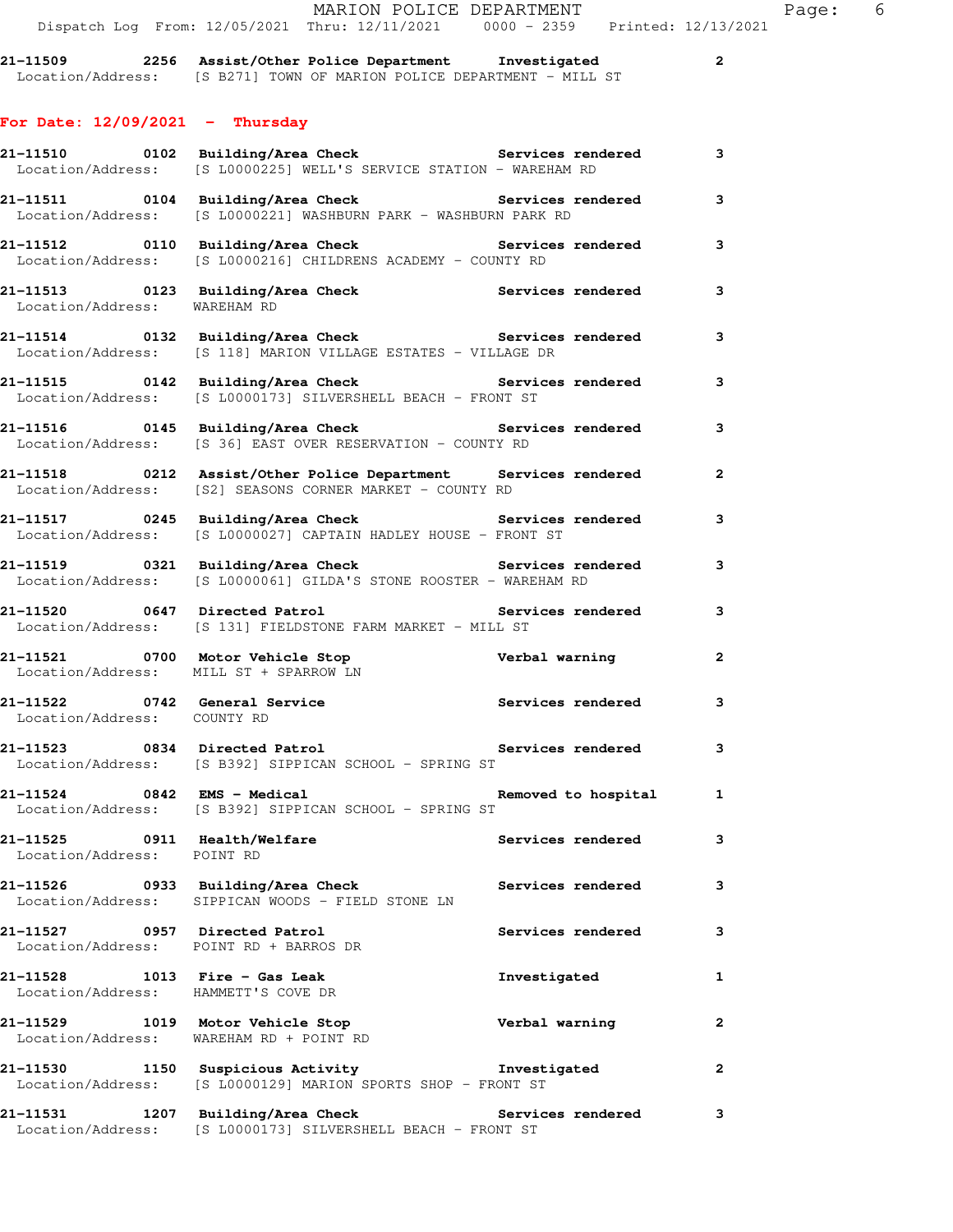|                                                                 | 21-11533 1333 Animal Complaint 1997 Services rendered<br>Location/Address: [S B271] TOWN OF MARION POLICE DEPARTMENT - MILL ST         |                          | 3            |
|-----------------------------------------------------------------|----------------------------------------------------------------------------------------------------------------------------------------|--------------------------|--------------|
|                                                                 | 21-11534 1352 Building/Area Check 1988 Services rendered<br>Location/Address: [S L0000054] TOWN OF MARION EVERGREEN CEMETERY - MILL ST |                          | 3            |
|                                                                 | 21-11535 1356 Building/Area Check 1997 Services rendered<br>Location/Address: [S L0000003] ADVENT CHRISTIAN CAMPGROUNDS - OAKDALE AVE  |                          | 3            |
| 21-11536 1429 Disturbance                                       | Location/Address: [S 121] TABOR ACADEMY - MATSUMURA HOUSE - SPRING ST                                                                  | No service necessary     | $\mathbf{1}$ |
| 21-11537 1555 EMS - Medical<br>Location/Address: ALLEN ST       |                                                                                                                                        | Services rendered        | $\mathbf{1}$ |
| 21-11538 1617 Paper Service<br>Location/Address: VILLAGE DR     |                                                                                                                                        | Services rendered        | 3            |
| Location/Address: COTTAGE LN                                    | 21-11539 1627 Building/Area Check                                                                                                      | Services rendered        | 3            |
| 21-11540 1715 Paper Service<br>Location/Address: BELL GUZZLE LN |                                                                                                                                        | Services rendered        | 3            |
| 21-11541 1804 Health/Welfare<br>Location/Address: ICHABOD LN    |                                                                                                                                        | Removed to hospital      | 3            |
| Location/Address: SARAH SHERMAN LN                              | 21-11542 1940 Building/Area Check Services rendered                                                                                    |                          | 3            |
|                                                                 | 21-11543 1949 911 Call - Accidental Threstigated<br>Location/Address: [S B292] SIPPICAN LONG TERM HEALTH CARE - MILL ST                |                          | $\mathbf{2}$ |
| Location/Address: WAREHAM RD                                    | 21-11544 1955 Motor Vehicle Stop Citation issued                                                                                       |                          | $\mathbf{2}$ |
| For Date: $12/10/2021$ - Friday                                 |                                                                                                                                        |                          |              |
| Location/Address: MOORINGS RD                                   | 21-11545 0054 Building/Area Check Services rendered                                                                                    |                          | $\mathbf{3}$ |
|                                                                 | 21-11546 0054 Building/Area Check 5 Services rendered 3<br>Location/Address: [S L0000225] WELL'S SERVICE STATION - WAREHAM RD          |                          |              |
| 21-11547<br>Location/Address:                                   | 0057 Building/Area Check<br>[S L0000061] GILDA'S STONE ROOSTER - WAREHAM RD                                                            | Services rendered        | 3            |
| 21-11548<br>0059<br>Location/Address:                           | Building/Area Check<br>[S L0000173] SILVERSHELL BEACH - FRONT ST                                                                       | <b>Services rendered</b> | 3            |
| 21-11549<br>0103<br>Location/Address:                           | Motor Vehicle Stop<br>[S L0000061] GILDA'S STONE ROOSTER - WAREHAM RD                                                                  | Verbal warning           | 2            |
| 0119<br>21-11550<br>Location/Address:                           | Building/Area Check<br>[S L0000011] THE CAZ - BARROS DR                                                                                | Services rendered        | 3            |
| 21–11551<br>Location/Address:                                   | 0123 Building/Area Check<br>[S 137] TRI TOWN MOTORS - WAREHAM RD                                                                       | Services rendered        | 3            |

**21-11552 0132 Building/Area Check Services rendered 3**  Location/Address: [S L0000027] CAPTAIN HADLEY HOUSE - FRONT ST

**21-11553 0145 Building/Area Check Services rendered 3**  Location/Address: [S L0000170] SEAHORSE SEAFOODS - WAREHAM RD

**21-11554 0149 Building/Area Check Services rendered 3**  Location/Address: [S L0000216] CHILDRENS ACADEMY - COUNTY RD

**21-11555 0200 Building/Area Check Services rendered 3**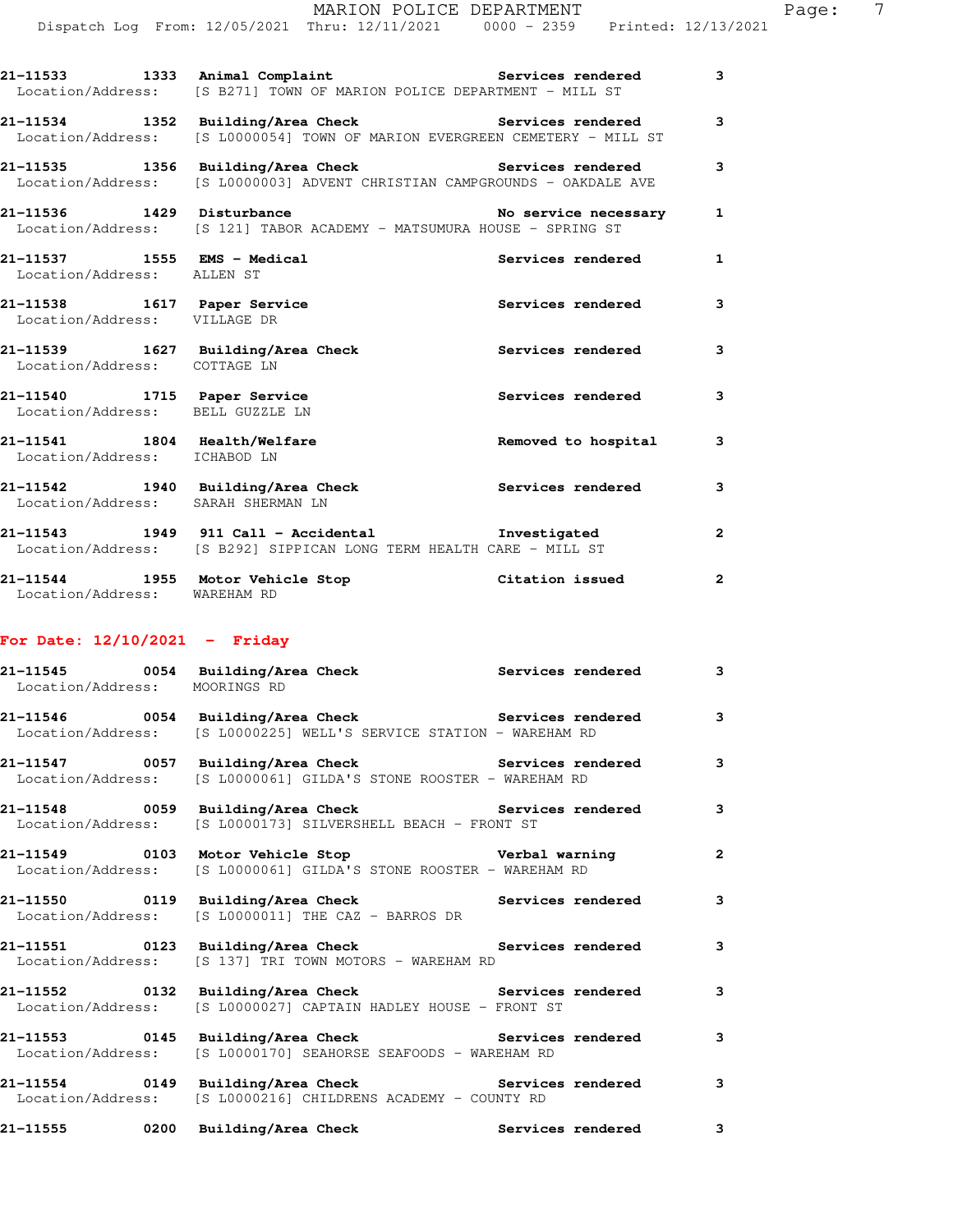|                                                  | MARION POLICE DEPARTMENT<br>Dispatch Log From: 12/05/2021 Thru: 12/11/2021 0000 - 2359 Printed: 12/13/2021                             |                       | Page: 8      |
|--------------------------------------------------|----------------------------------------------------------------------------------------------------------------------------------------|-----------------------|--------------|
|                                                  | Location/Address: [S 131] FIELDSTONE FARM MARKET - MILL ST                                                                             |                       |              |
|                                                  | 21-11556 		 0205 Building/Area Check 		 Services rendered 3<br>Location/Address: [S L0000221] WASHBURN PARK - WASHBURN PARK RD         |                       |              |
| Location/Address: BENSON BROOK RD                | 21-11557 0354 Building/Area Check 5ervices rendered                                                                                    |                       | 3            |
|                                                  | 21-11558 0406 Building/Area Check Services rendered<br>Location/Address: [S L0000082] ISLAND WHARF MARINE - ISLAND WHARF RD            |                       | $\mathbf{3}$ |
|                                                  | 21-11559 0622 Motor Vehicle Stop Nerbal warning<br>Location/Address: FRONT ST + PUMPING STATION RD                                     |                       | $\mathbf{2}$ |
|                                                  | 21-11560 0648 Motor Vehicle Stop Nerbal warning<br>Location/Address: FRONT ST + PUMPING STATION RD                                     |                       | $\mathbf{2}$ |
| Location/Address: MARVEL ST                      | 21-11561 0720 Motor Vehicle Stop Nerbal warning                                                                                        |                       | $\mathbf{2}$ |
|                                                  | 21-11562 0734 Motor Vehicle Stop Nerbal warning<br>Location/Address: [S L0000061] GILDA'S STONE ROOSTER - WAREHAM RD                   |                       | $\mathbf{2}$ |
| Location/Address: HOLMES ST                      | 21-11563 1041 911 Call - Accidental Threstigated                                                                                       |                       | $\mathbf{2}$ |
|                                                  | 21-11564 1103 MVC - Hit & Run/Property Report assigned<br>Location/Address: WAREHAM RD + POINT RD                                      |                       | $\mathbf{2}$ |
|                                                  | 21-11565 1349 Lost Property Services rendered<br>Location/Address: [S L0000184] ATLANTIC BISTRO - SPRING ST                            |                       | 3            |
|                                                  | 21-11566 1401 General Service Services rendered Location/Address: FRONT ST + MAIN ST                                                   |                       | 3            |
|                                                  | 21-11567 1423 Building/Area Check 1nvestigated<br>Location/Address: [S L0000221] WASHBURN PARK - WASHBURN PARK RD                      |                       | 3            |
| 21-11568 1509 Fraud<br>Location/Address: ZORA RD |                                                                                                                                        | Report assigned       | 3            |
|                                                  | 21-11569 1627 EMS - Medical 1 21-11569 Removed to hospital 1<br>Location/Address: [S 127] COOPERTIVE PRODUCTS GROUP HOME - MILL ST     |                       |              |
| Location/Address: COTTAGE LN                     | 21-11570 1648 Building/Area Check 1997 Services rendered                                                                               |                       | 3            |
|                                                  | 21-11571 1716 Building/Area Check Services rendered<br>Location/Address: [S L0000230] TOWN OF MARION WING'S COVE BOAT RAMP - DELANO RD |                       | 3            |
|                                                  | 21-11572 1813 Building/Area Check Services rendered<br>Location/Address: [S 36] EAST OVER RESERVATION - COUNTY RD                      |                       | 3            |
|                                                  | 21-11574 1954 Burglar Alarm Neroland Accidental/defective alarm                                                                        |                       | $\mathbf{2}$ |
|                                                  | Location/Address: [S L0000017] BEVERLY YACHT CLUB - WATER ST                                                                           |                       |              |
| Location/Address:                                | 21-11575 2029 Building/Area Check Services rendered<br>[S L0000173] SILVERSHELL BEACH - FRONT ST                                       |                       | 3            |
| Location/Address:                                | 21-11576 2030 Building/Area Check Services rendered<br>Location/Address: SARAH SHERMAN IN<br>SARAH SHERMAN LN                          |                       | 3            |
|                                                  | 21-11577 2037 Building/Area Check Services rendered<br>Location/Address: [S L0000221] WASHBURN PARK - WASHBURN PARK RD                 |                       | 3            |
|                                                  | 21-11578 2140 EMS - Medical<br>Location/Address: [S L0000172] BREW-FISH - SPRING ST                                                    | Removed to hospital 1 |              |
|                                                  | 21-11579 2212 Building/Area Check Services rendered<br>Location/Address: [S L0000187] LOCKHEED - MARTIN - BARNABAS RD                  |                       | 3            |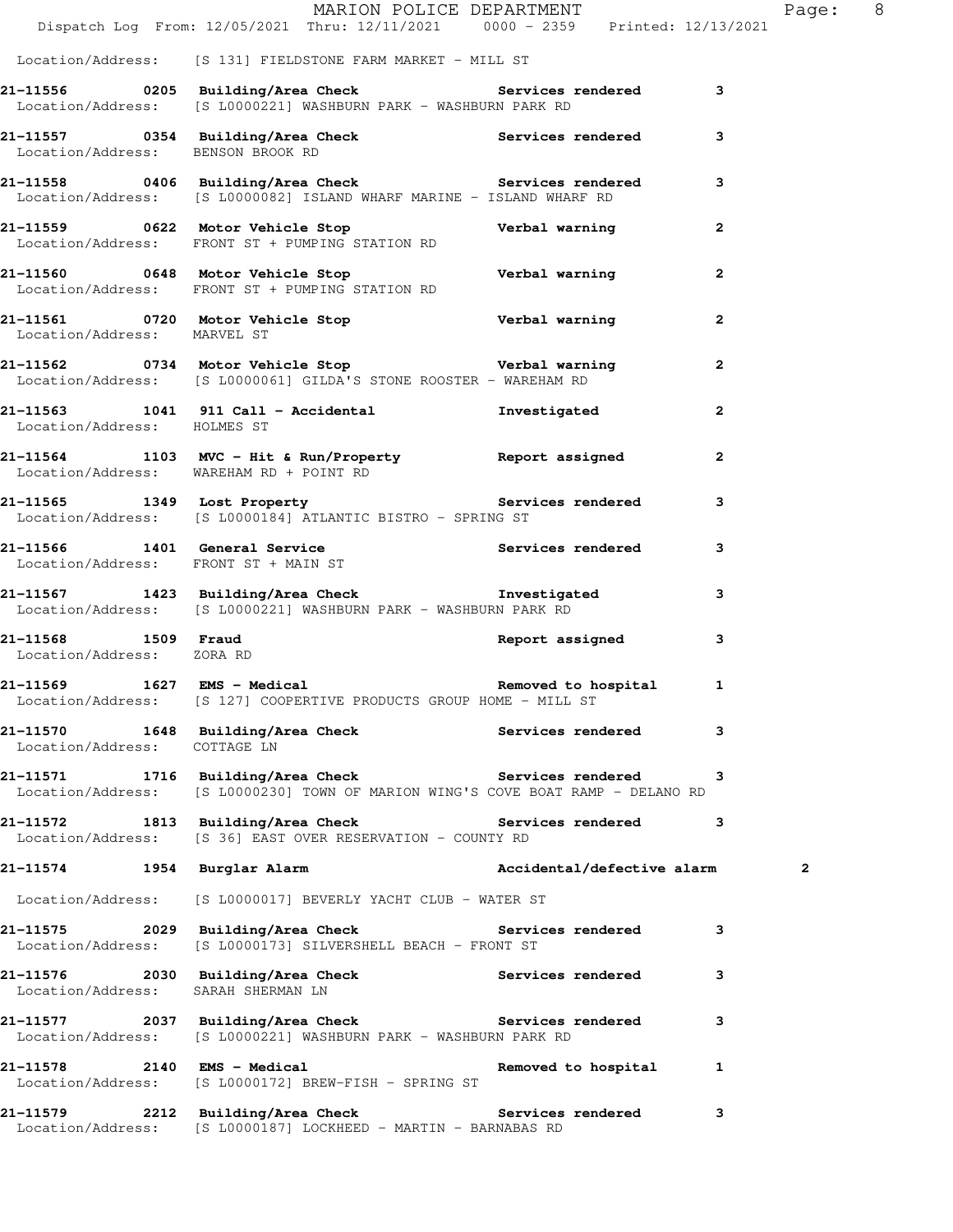| 21-11580          | 2314 Motor Vehicle Stop | Verbal warning |  |
|-------------------|-------------------------|----------------|--|
| Location/Address: | MILL ST                 |                |  |

## **For Date: 12/11/2021 - Saturday**

|                                         | 21-11581      0230  Building/Area Check          Investigated<br>Location/Address: [S L0000074] HILLER DODGE - MILL ST          |                            | 3            |
|-----------------------------------------|---------------------------------------------------------------------------------------------------------------------------------|----------------------------|--------------|
|                                         | 21-11582 0235 Building/Area Check <b>The Investigated</b><br>Location/Address: [S L0000173] SILVERSHELL BEACH - FRONT ST        |                            | 3            |
| Location/Address: SOUTH ST              | 21-11583 0238 Building/Area Check <b>The Investigated</b>                                                                       |                            | 3            |
|                                         | 21-11584 0245 Building/Area Check <b>Services</b> rendered<br>Location/Address: [S L0000011] THE CAZ - BARROS DR                |                            | $\mathbf{3}$ |
| Location/Address: SHERMAN'S WAY         | 21-11585 0246 Building/Area Check <b>The Investigated</b>                                                                       |                            | 3            |
|                                         | 21-11586 0248 Building/Area Check 6 Services rendered 3<br>Location/Address: [S 81] DEPINA LANDING - RIVER RD                   |                            |              |
|                                         | 21-11587      0254   Suspicious Motor Vehicle       Investigated<br>Location/Address: [S L0000172] BREW-FISH - SPRING ST        |                            | 2            |
| Location/Address: VILLAGE DR            | 21-11588      0302  Building/Area Check          Services rendered                                                              |                            | $\mathbf{3}$ |
|                                         | 21-11589 0304 Building/Area Check <b>The Investigated</b><br>Location/Address: [S 125] BLUE HAIR SALON - WAREHAM RD             |                            | 3            |
|                                         | 21-11590 0320 Building/Area Check Services rendered<br>Location/Address: [S L0000088] KITTANSETT CLUB - POINT RD                |                            | 3            |
| Location/Address: COUNTY RD             | 21-11591 0344 Building/Area Check Services rendered                                                                             |                            | 3            |
|                                         | 21-11592      0355  Building/Area Check          Investigated<br>Location/Address: [S L0000027] CAPTAIN HADLEY HOUSE - FRONT ST |                            | 3            |
|                                         | 21-11593 0426 Burglar Alarm National Accidental/defective alarm                                                                 |                            | 2            |
|                                         | Location/Address: [S L0000040] CUMBERLAND FARMS (SOUTH) - WAREHAM RD                                                            |                            |              |
|                                         | 21-11594 0954 Building/Area Check <b>Services</b> rendered 3<br>Location/Address: [S L0000173] SILVERSHELL BEACH - FRONT ST     |                            |              |
|                                         | 21-11595 1002 Directed Patrol<br>Location/Address: FRONT ST + WAREHAM RD                                                        | Investigated               | 3            |
| 21-11596<br>Location/Address: COUNTY RD | 1013 Directed Patrol                                                                                                            | <b>Services rendered</b>   | 3            |
| <b>21-11597</b>                         | 1020 Animal Complaint<br>Location/Address: [S B271] TOWN OF MARION POLICE DEPARTMENT - MILL ST                                  | Investigated               | 3            |
| 21-11598 1052 Burglar Alarm             |                                                                                                                                 | Accidental/defective alarm | 2            |
| Location/Address: FRONT ST              |                                                                                                                                 |                            |              |
|                                         | 21-11599 1110 MVC - Hit & Run/Property Report assigned<br>Location/Address: OLD CUMBERLAND FARMS - WAREHAM RD + SPRING ST       |                            | $\mathbf{2}$ |
|                                         | 21-11600 1140 Assist/Other Police Department<br>Location: [OT] SUDBURY POLICE DEPARTMENT                                        | Referred to other agency 2 |              |
| 21-11601                                | 1200 MVC - Property<br>Location/Address: POINT RD + WAREHAM RD                                                                  | Report assigned            | 2            |